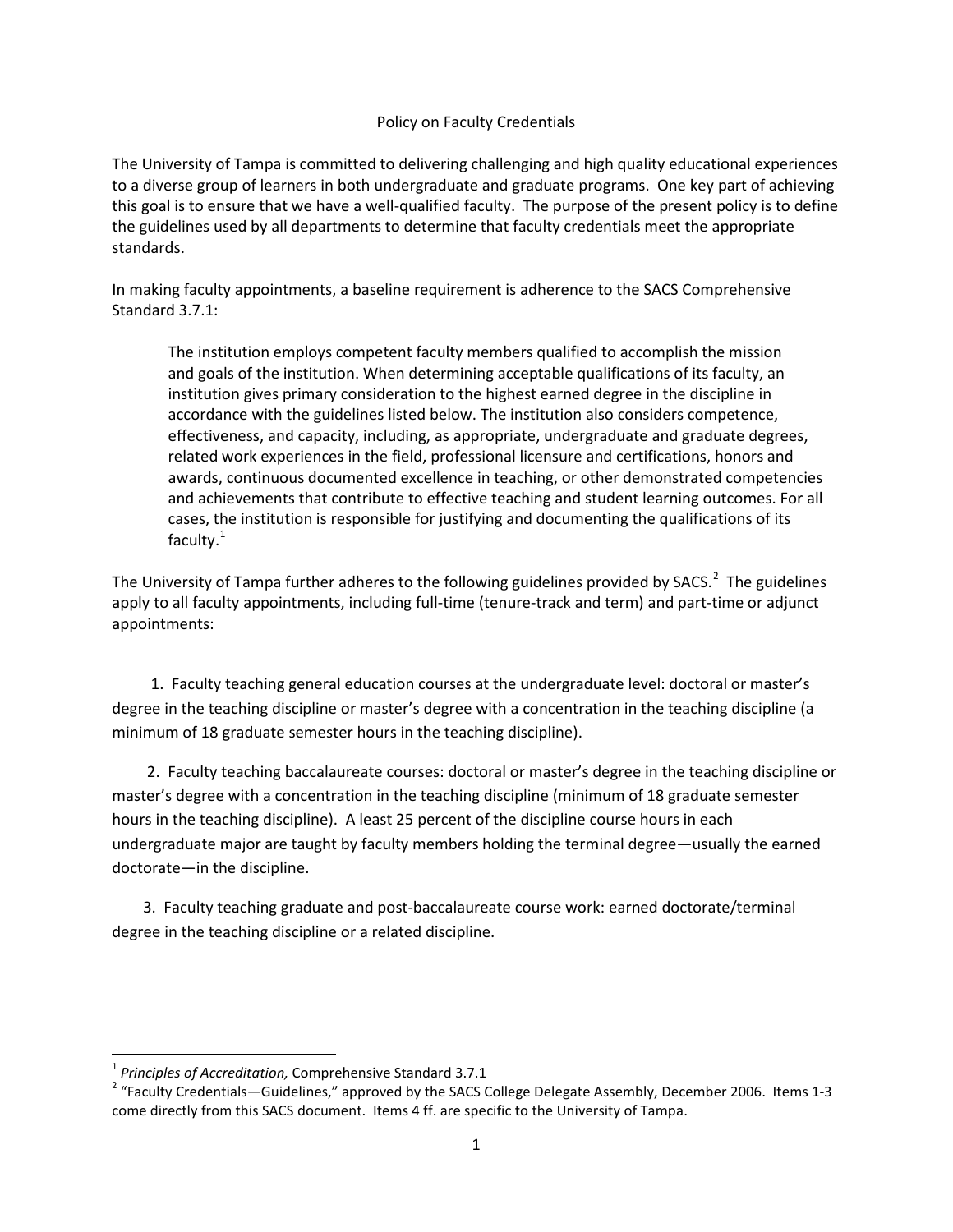The University of Tampa has established the following additional guidelines for determining the appropriateness of faculty credentials:

 4. Individuals whose recent sustained artistic or creative accomplishments directly relates to their instruction of a specific course or set of courses. Because of their successful artistic and creative accomplishments (as attested to by their recognition through national honors, juried shows, grants, performance, or professional renown) these faculty members unquestionably demonstrate a level of accomplishment or understanding which enables them to teach the specific courses.

Individuals teaching in the arts disciplines must:

- Hold a Master's or Doctoral degree from an accredited Institution;
- Demonstrate a current and ongoing record of professional achievement equivalent to or surpassing that of a PhD, MFA or applied degree within field/subject they teach;
- Have been distinguished within their field through ongoing acceptance into juried regional, national or internationally recognized concerts, performances, recitals, reading, screenings, or museum exhibitions;
- Have an ongoing record of publishing and recognition in juried publications that rival the experience of a PhD, MFA or applied degree.

 5. Individuals whose sustained record of research accomplishments directly relates to their instruction of a specific course or set of courses. Because of their successful research (as attested to by their publications, grants, and/or patents) these faculty members unquestionably demonstrate a level of advanced accomplishment or understanding which enables them to teach the specific courses.

- 6. Individuals teaching Scuba Diving must meet the following criteria:
- Be a Professional Association of Diving Instructor (PADI) or an Instructor with a nationally recognized agency subject to approval of the Academic Dive Program Manager;
- Be in good standing with that instructional association;
- Instructional membership must be current and active within the academic year and must carry liability insurance;
- Be current in CPR, First Aid, Oxygen Administration and Emergency Procedures.

 7. The University of Tampa has an on-campus undergraduate Reserve Officer Training Corps (ROTC) program for the United States Army. This program has the specific goal of providing instruction in both military education and leadership to ensure students are prepared to enter into the United States Army as Commissioned Officers. All professors teaching in the Army ROTC program are employees of the United States Army; the university provides them with courtesy faculty appointments and credentials them to teach provided they meet one or more of the following criteria:

a. Have Masters' degrees from an accredited Institution;